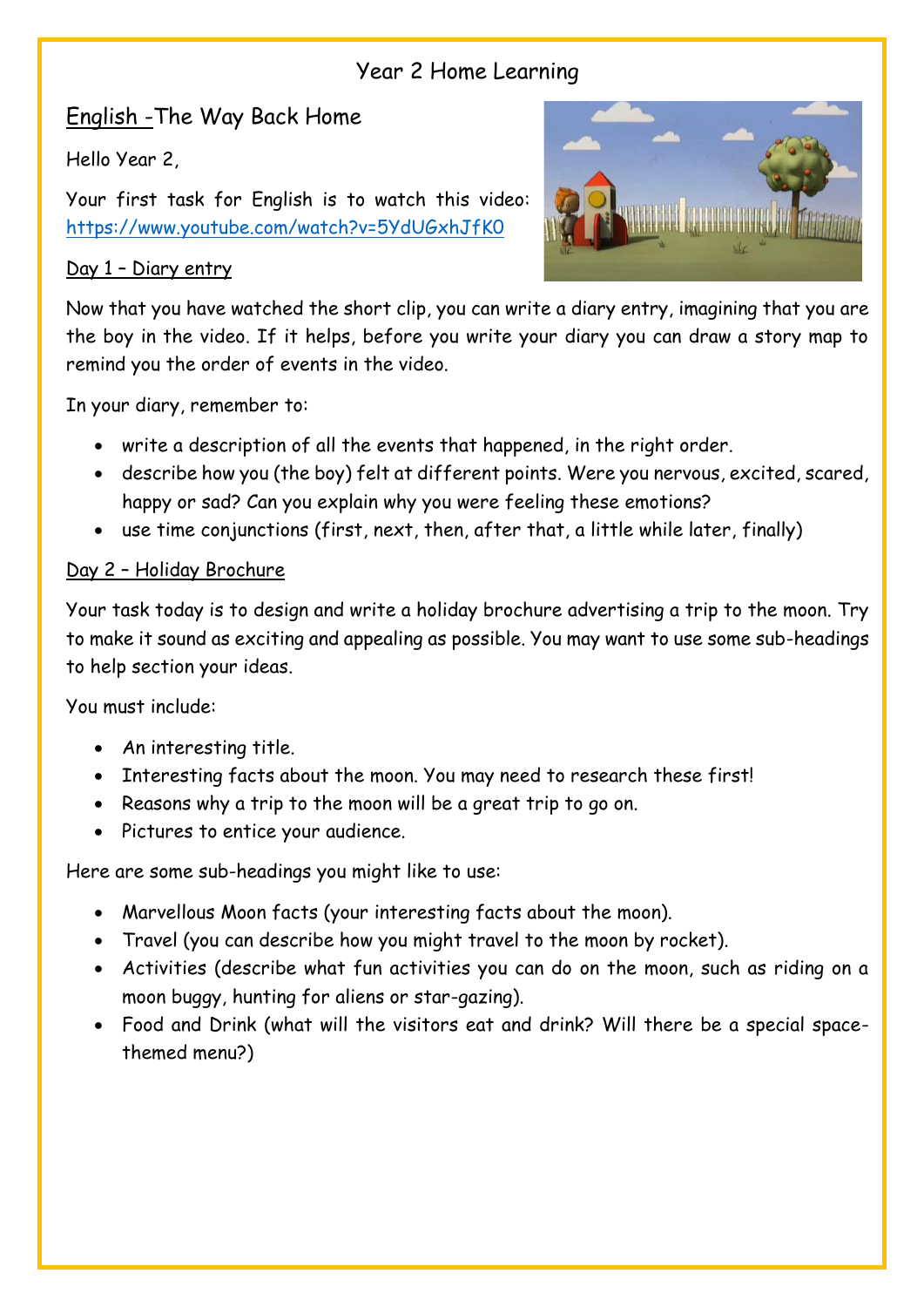#### Day 3

There is no talking in the video clip, but what do you imagine the boy and the alien are saying to each other? You can create a comic strip by drawing pictures of different scenes from the video clip (a bit like a story map) and add some speech bubbles for the boy and the alien to show what they are saying to each other. You can either draw your own comic strip, or you can find comic strip templates to use online.



### Day 4

Create your own alien. Draw a picture of your alien and the planet where it comes from. Then write a detailed description of your alien and its planet.

You must include:

- Interesting adjectives.
- Similes (e.g. his skin is as slimy as a slug).
- Give your alien and the planet funny names!

#### Day 5

Make your own rocket at home, using any junk-modelling materials you can find. If you can't make your own rocket, then draw a picture of what you would like it to look like.

When it's finished, think about where you would like your rocket to take you and write a description about all the places you will go. What will you see on your journey? Will you meet any aliens? What planets will you land on? Add as much detail as possible.



For SPaG this week, please work through the PowerPoint on Subordinate Conjunctions. Practise using subordinating conjunctions in sentences. Please write using neat joined-up handwriting. Next, work through the PowerPoint on Writing and Identifying Statements and Exclamations. When you understand the difference between statements and exclamations, practise writing your own ones.